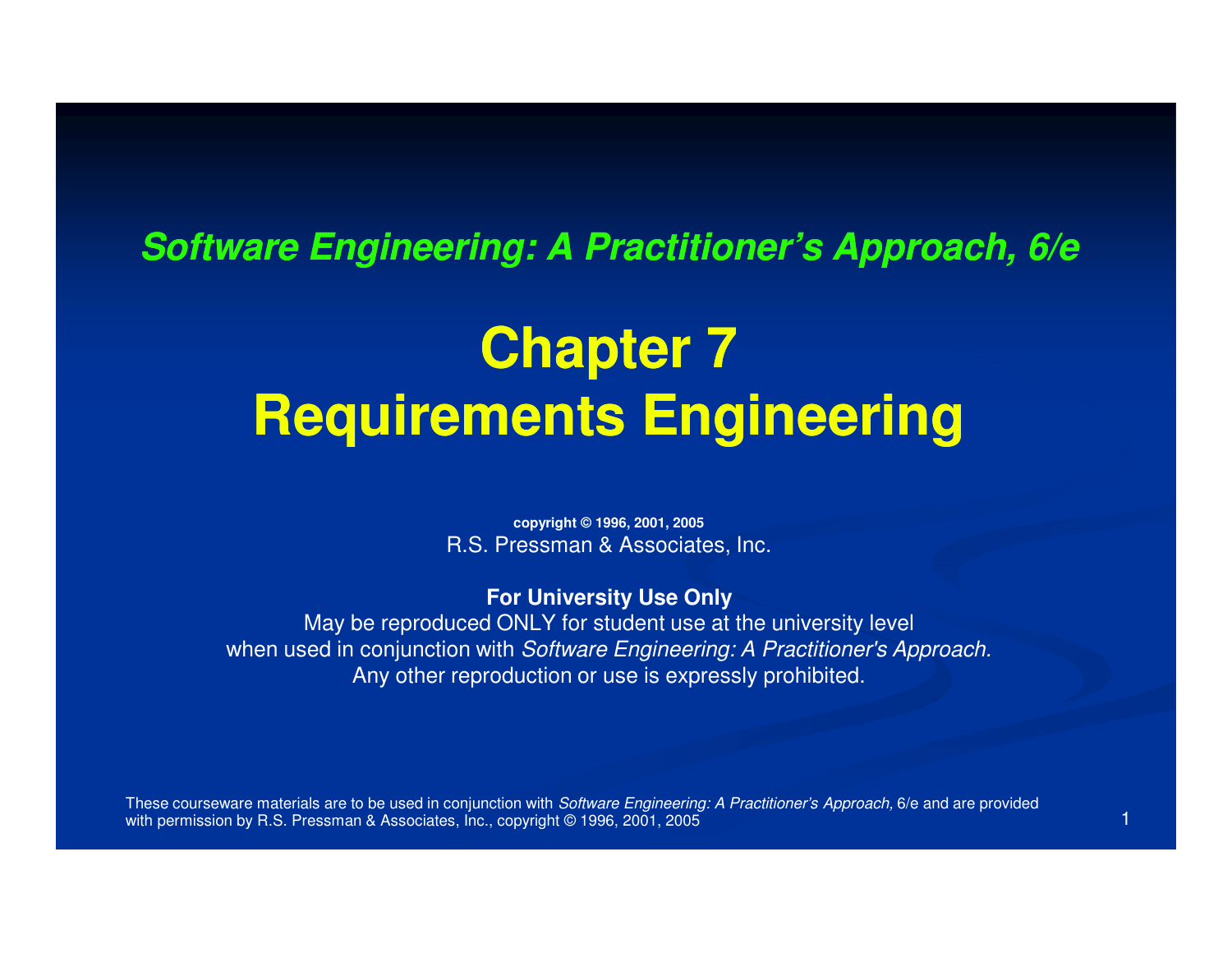■ Stages:

- $\blacksquare$  Inception
- $\blacksquare$  Elicitation
- Elaboration
- **Negotiation**
- **Specification**
- Validation
- Management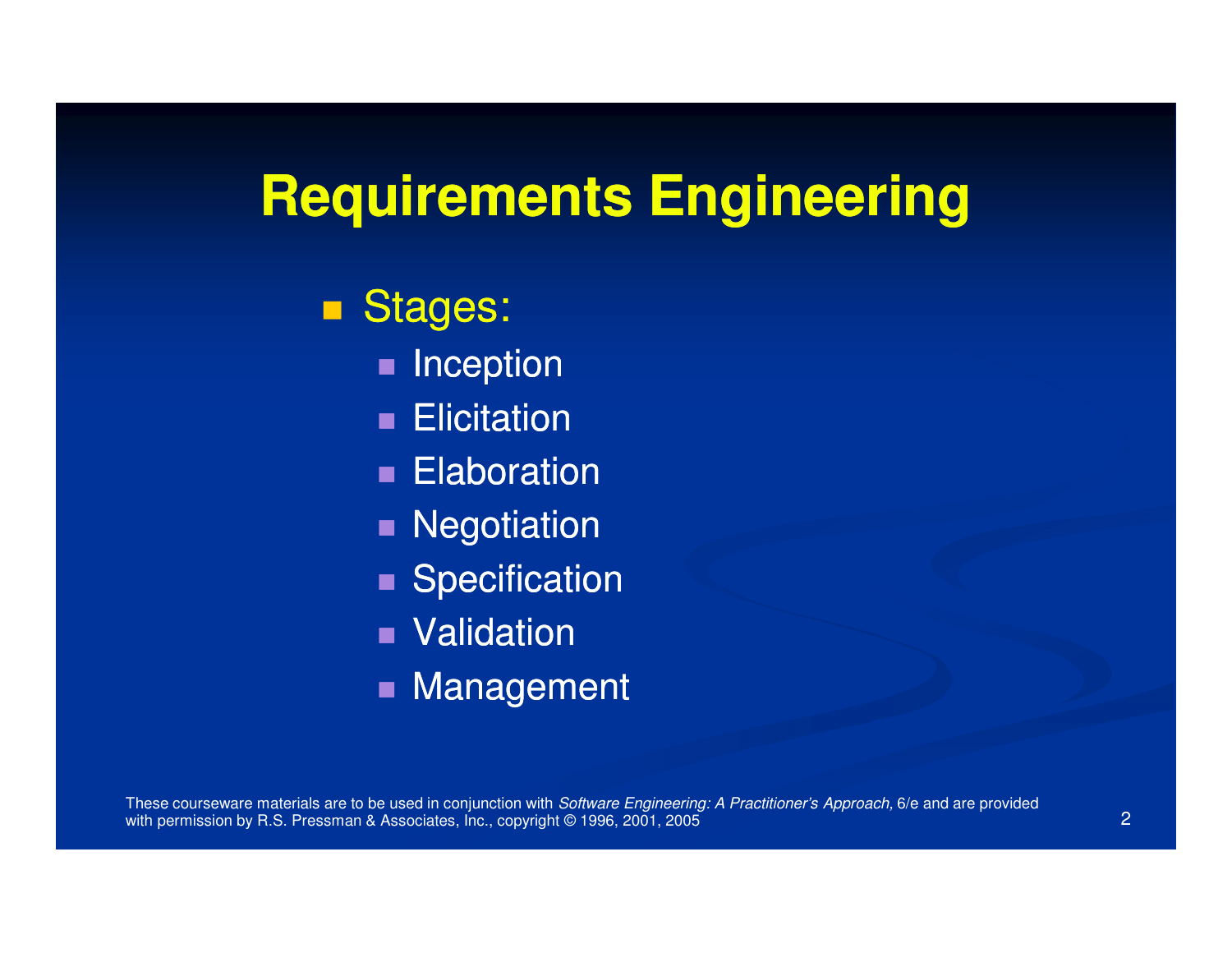- $\blacksquare$ Inception—ask a set of questions that establish  $\dots$ <br>Inception—ask a set of questions that establish  $\dots$ 
	- **basic understanding of the problem** п
	- **the people who want a solution**
	- $\blacksquare$  the nature of the solution that is desired, and
	- $\blacksquare$  the effectiveness of preliminary communication and collaboration between the customer and the developer
- п **Elicitation—elicit requirements from all stakeholders** 
	- address problems of scope
	- address problems of understanding п
		- customers not sure about what is needed, skip "obvious" issues, have difficulty communicating with the software engineer, have poor grasp of problem domain
	- п address problems of volatility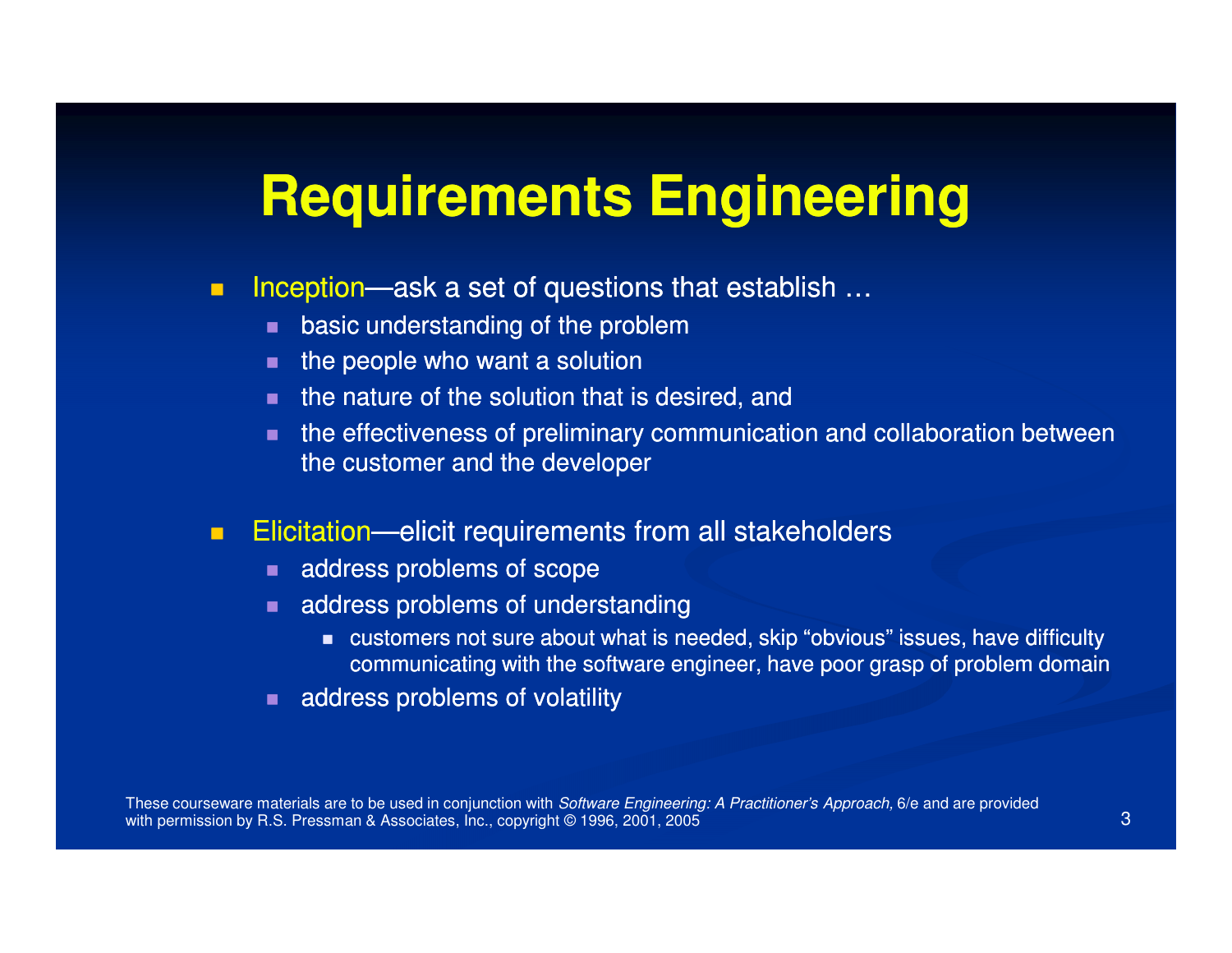- $\blacksquare$ **Elaboration—create an analysis model that identifies data,** function, features, constraints and behavioral requirements
- $\blacksquare$ **Negotiation—agree on a deliverable system that is realistic for**  developers and customers
	- п rank requirements by priority (conflicts arise here …)
	- $\blacksquare$ identify and analyze risks assoc. with each requirement
	- $\blacksquare$ "guestimate" efforts needed to implement each requirement
	- $\blacksquare$  eliminate, combine and / or modify requirements to make project realistic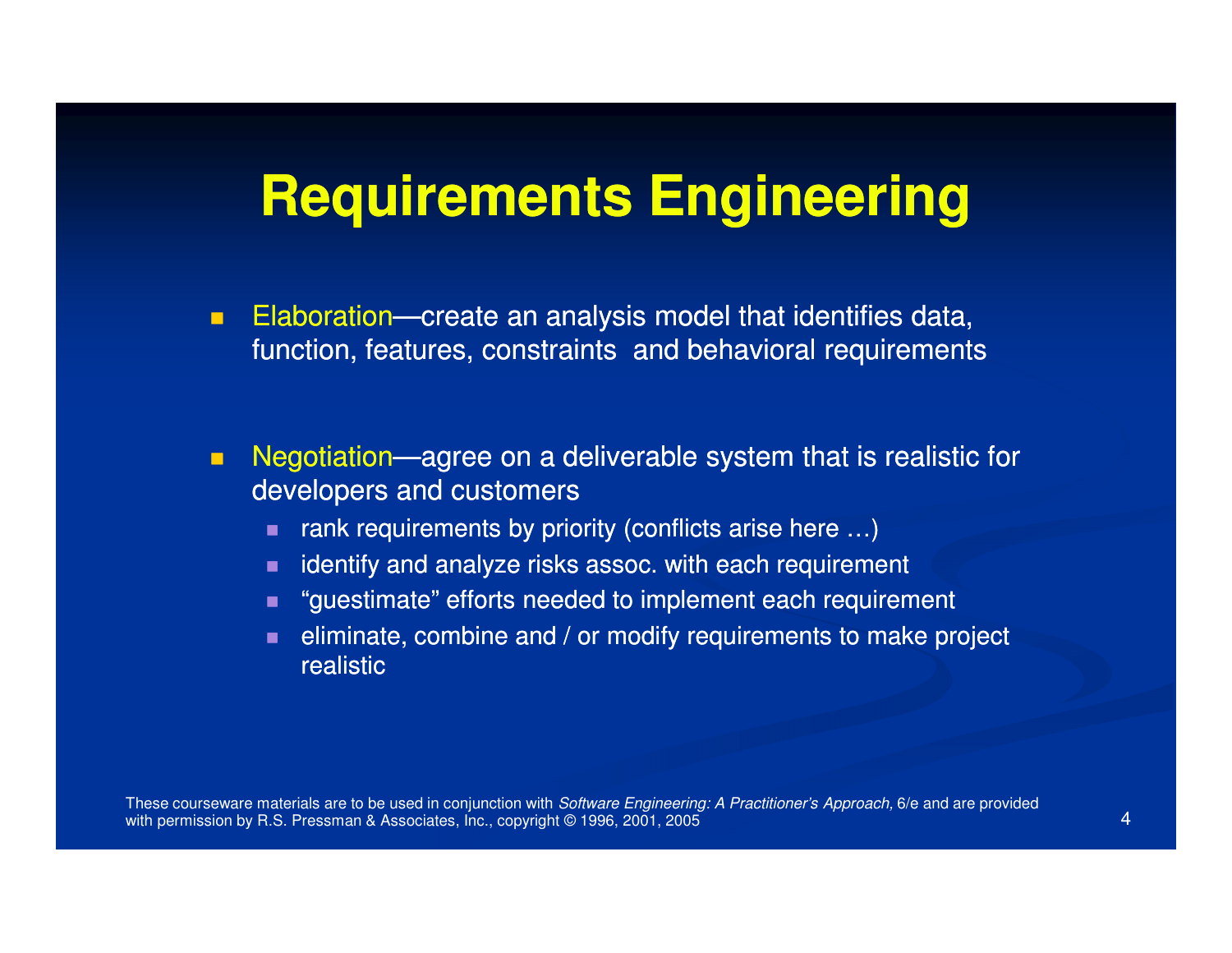- $\blacksquare$ **Specification—can be any one (or more) of the following:** 
	- A written document .
	- A set of models
	- A formal mathematical model
	- $\blacksquare$  A collection of user scenarios (use-cases)
	- $\blacksquare$ A prototype
- $\blacksquare$  $\blacksquare$  Validation—a review mechanism that looks for:
	- $\blacksquare$  errors in content or interpretation  $\blacksquare$
	- $\blacksquare$  areas where clarification may be required
	- **n** missing information
	- **n** inconsistencies (a major problem when large products or systems are engineered)
	- conflicting or unrealistic (unachievable) requirements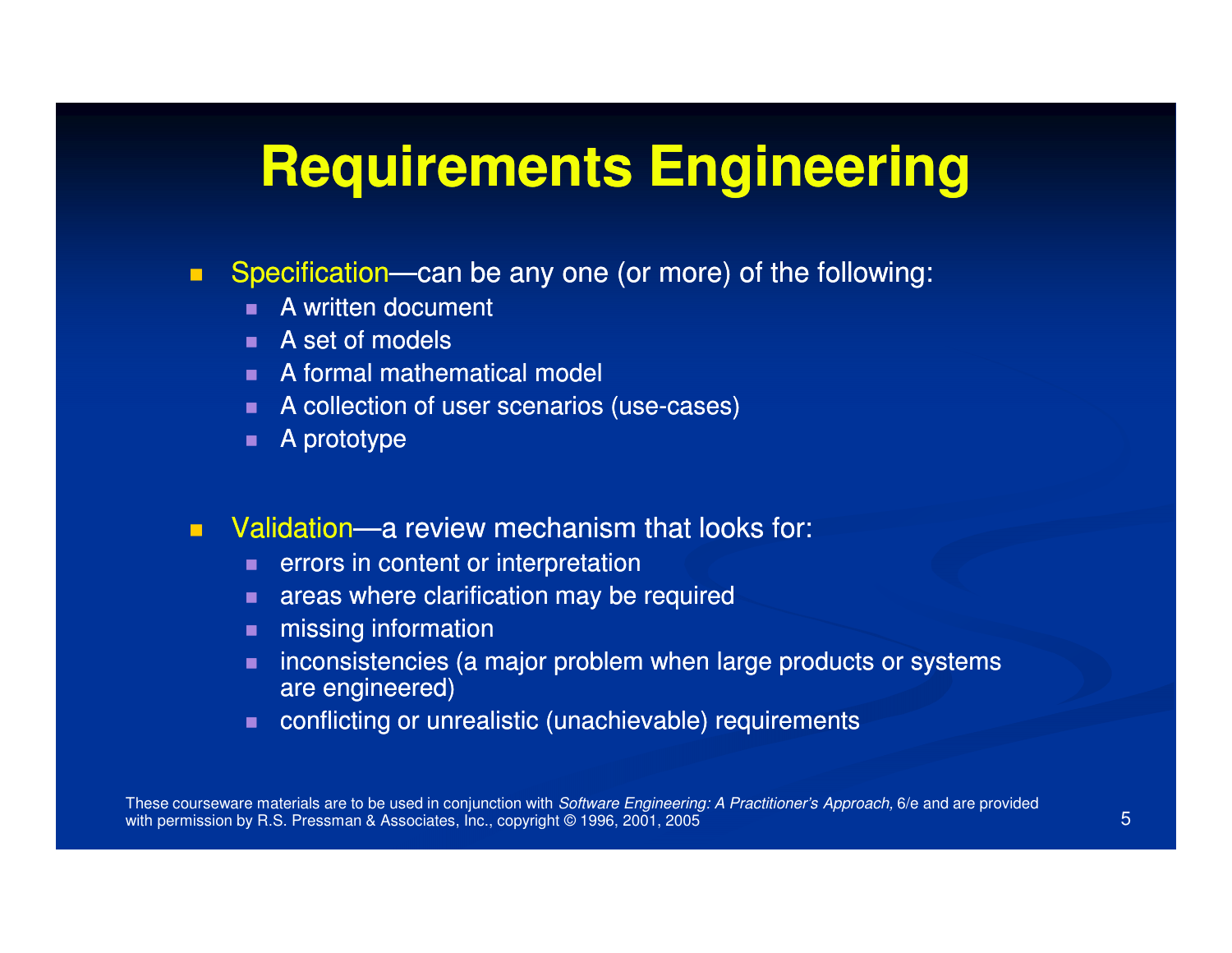- $\blacksquare$  Requirements management involves managing change:
	- $\blacksquare$  **Feature traceability:** how requirements relate to observable system/product features
	- Source traceability: identifies source of each requirement
	- **Dependency traceability:** how requirements are related to  $\blacksquare$ each other
	- **Subsystem traceability:** categorizes requirements by the subsystem(s) they govern
	- $\blacksquare$ **Interface traceability:** how requirements relate to both external and internal system interfaces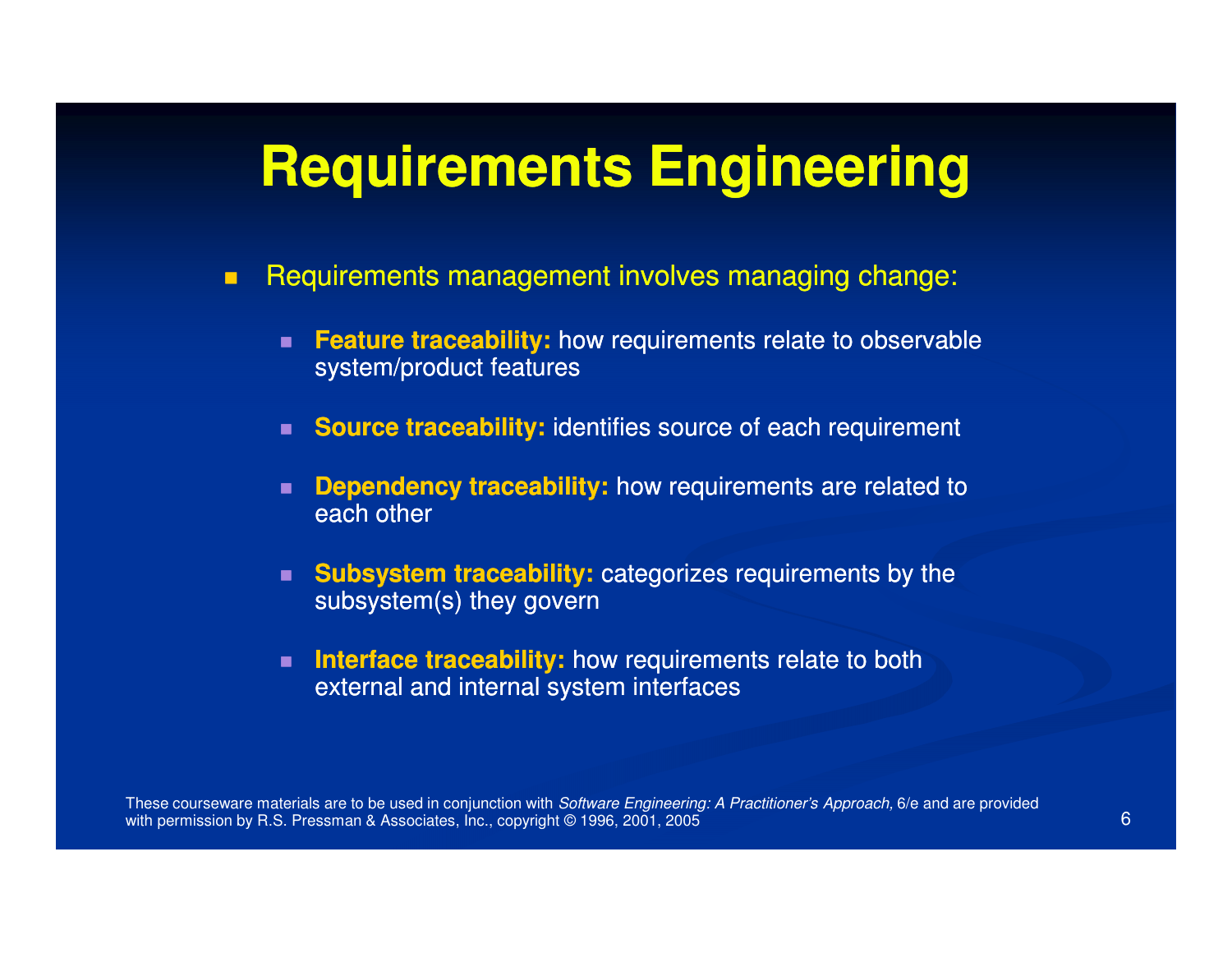#### **Inception**

- **E** Identify stakeholders  $\blacksquare$  "whom else do you think I should talk to?"  $\blacksquare$  Recognize multiple points of viewWork toward collaboration
- $\blacksquare$  The first questions:
	- Who is behind the request for this work?
	- Who will use the solution?
	- What will be the economic benefit of a successful solution?
	- Is there another source for the solution that you need?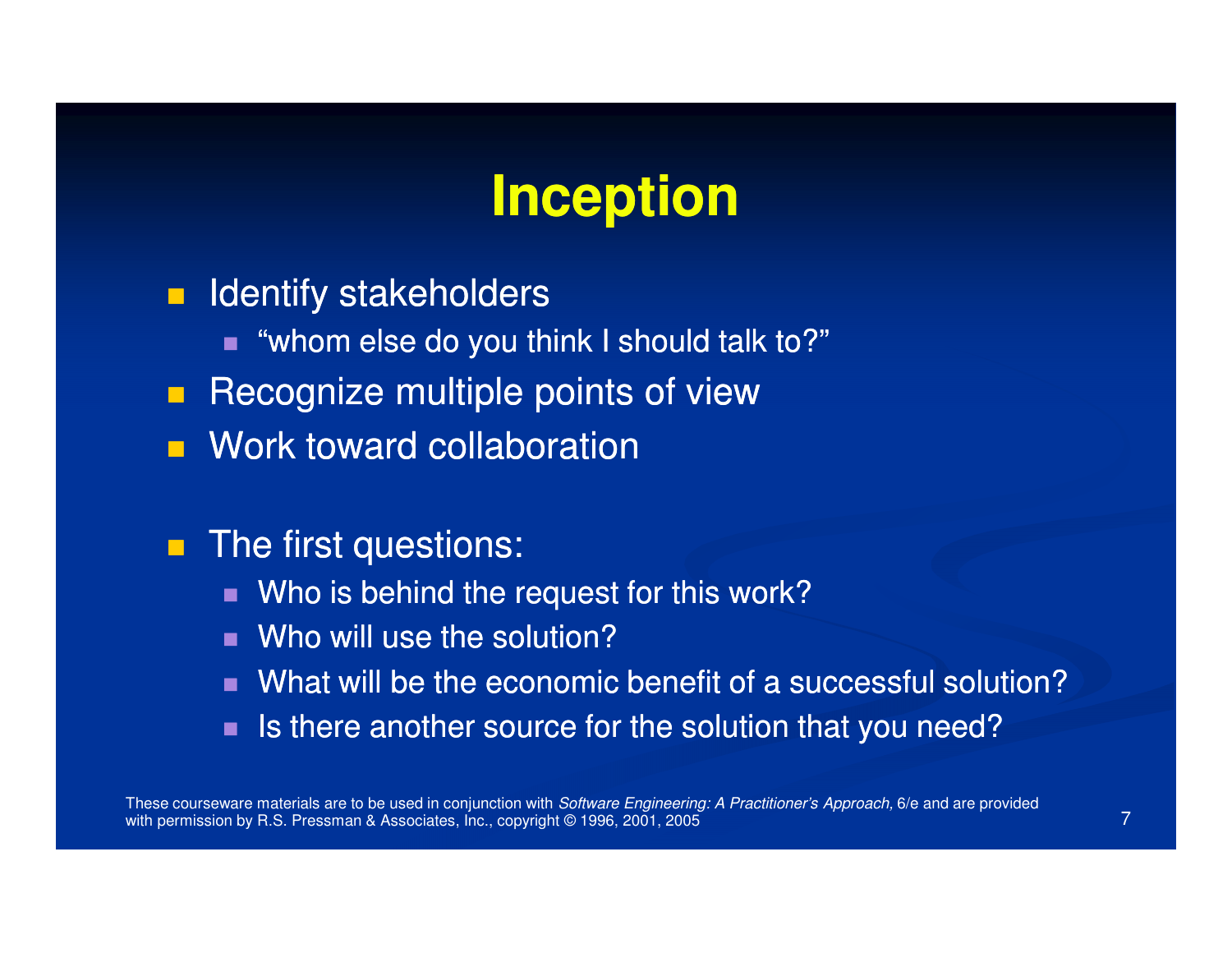### **Inception**

#### ■ The subsequent questions:

- What constitutes a "good" output from the system?
- $\blacksquare$ What problem(s) does this solution address?
- What is the intended business environment for this solution?
- **Nhat performance issues or constraints should**  $\blacksquare$ affecting my approach to the solution

These courseware materials are to be used in conjunction with *Software Engineering: A Practitioner's Approach,* 6/e and are provided with permission by R.S. Pressman & Associates, Inc., copyright © 1996, 2001, 2005 5 and 2014 and 2014 and 2014 and 2014 and 2014 and 2014 and 2014 and 2014 and 2014 and 2014 and 2014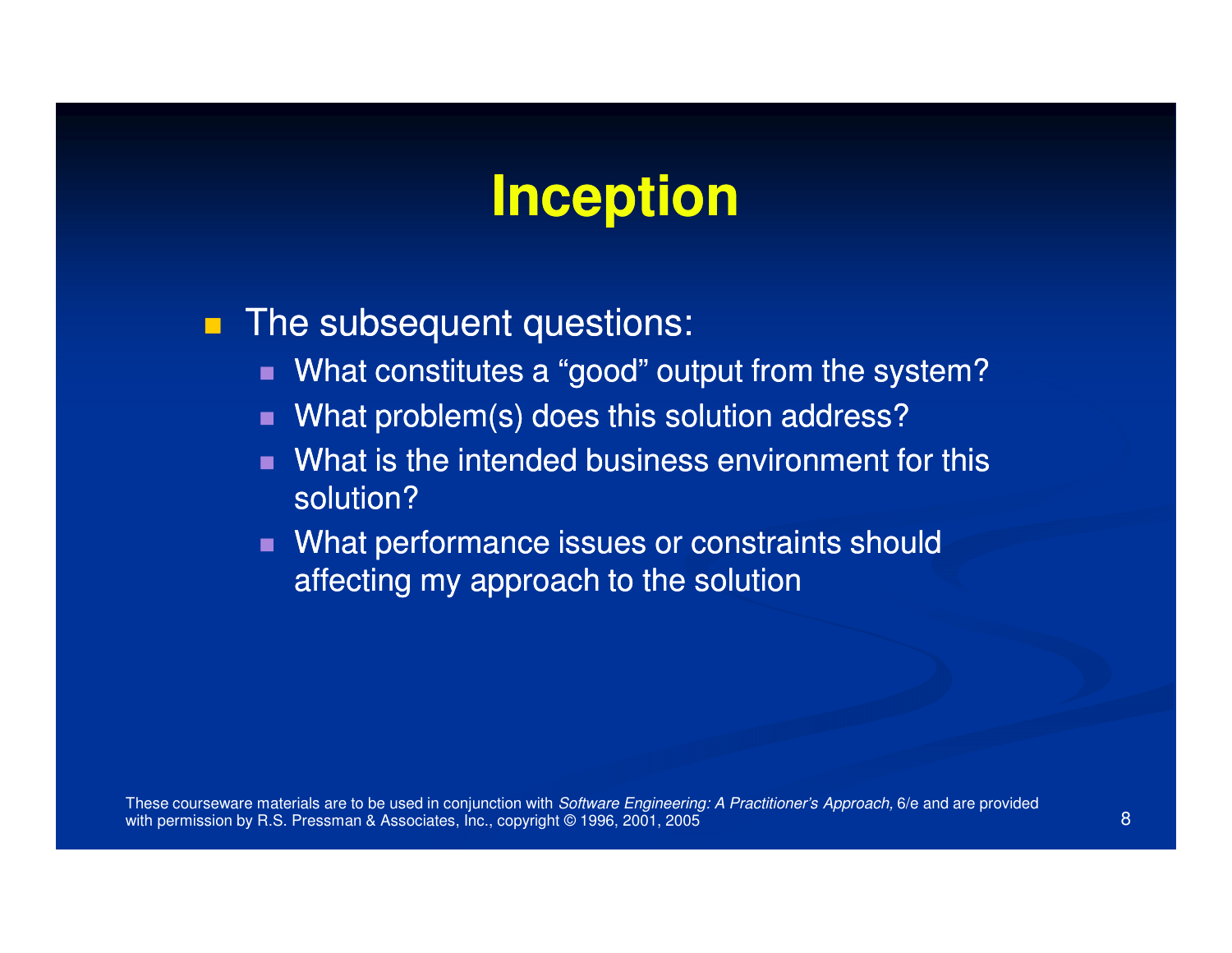### **Inception**

#### $\blacksquare$ The final questions:

- Are your answers official?
- Are my questions relevant?
- Am I asking too many questions? $\blacksquare$
- Can anyone else provide additional info?
- Should I be asking anything else?

These courseware materials are to be used in conjunction with *Software Engineering: A Practitioner's Approach,* 6/e and are provided with permission by R.S. Pressman & Associates, Inc., copyright © 1996, 2001, 2005 5 (1988) - 1990 - 1990 - 1990 - 1990 - 1990 - 1990 - 1990 - 1990 - 1990 - 1990 - 1990 - 1990 - 1990 - 1990 - 1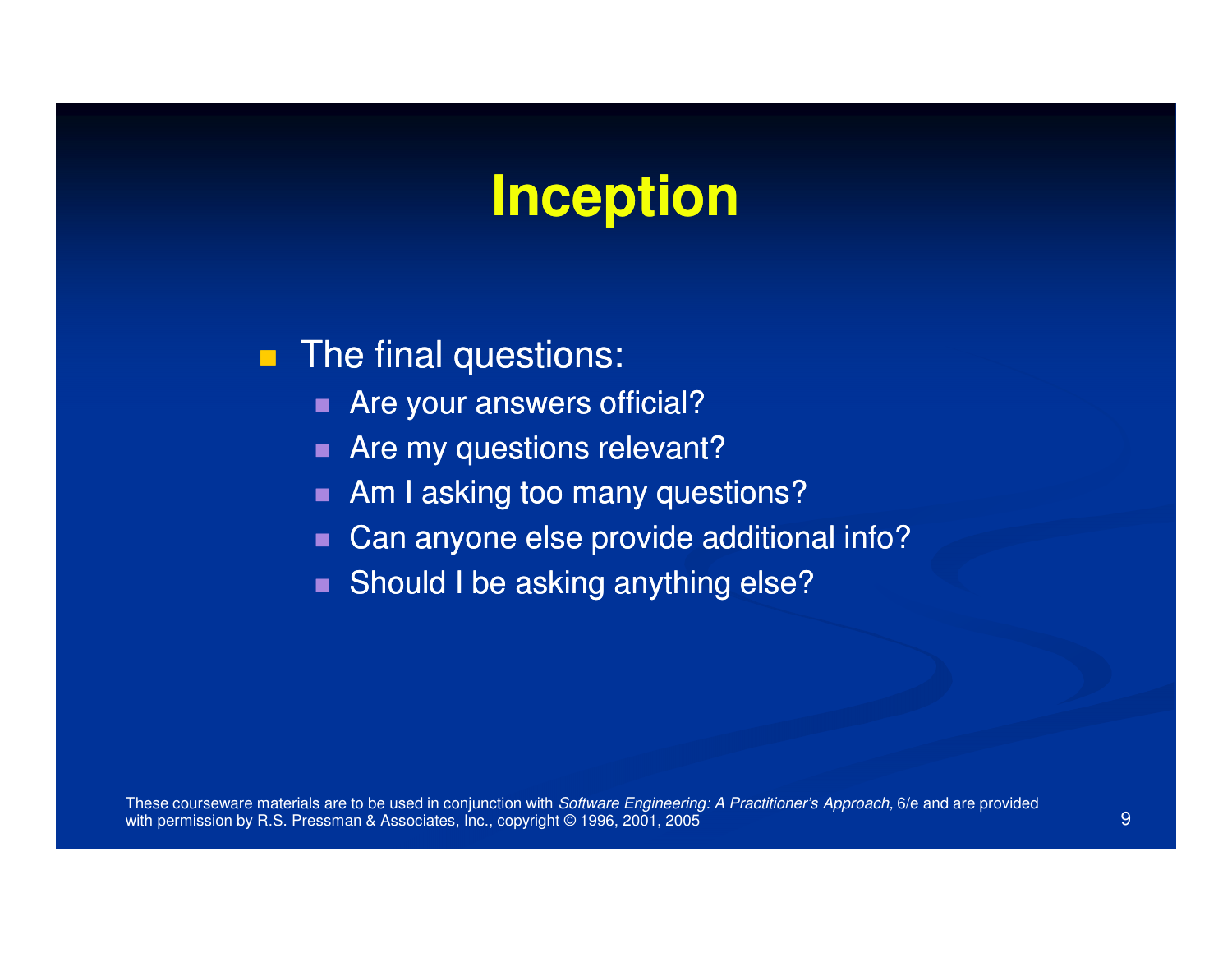# **Eliciting Requirements**

- $\blacksquare$  Meetings are conducted and attended by both software engineers and customers
- **Rules for preparation and participation are established**  $\blacksquare$
- Ō. An agenda is suggested
- $\blacksquare$  A "facilitator" (can be a customer, a developer, or an outsider) controls the meeting
- **A** "definition mechanism" (can be work sheets, flip charts, or wall  $\blacksquare$ stickers or an electronic bulletin board, chat room or virtual forum) is used
- $\blacksquare$  The goal is
	- to identify the problem
	- propose elements of the solution
	- **negotiate different approaches, and**
	- specify a preliminary set of solution requirements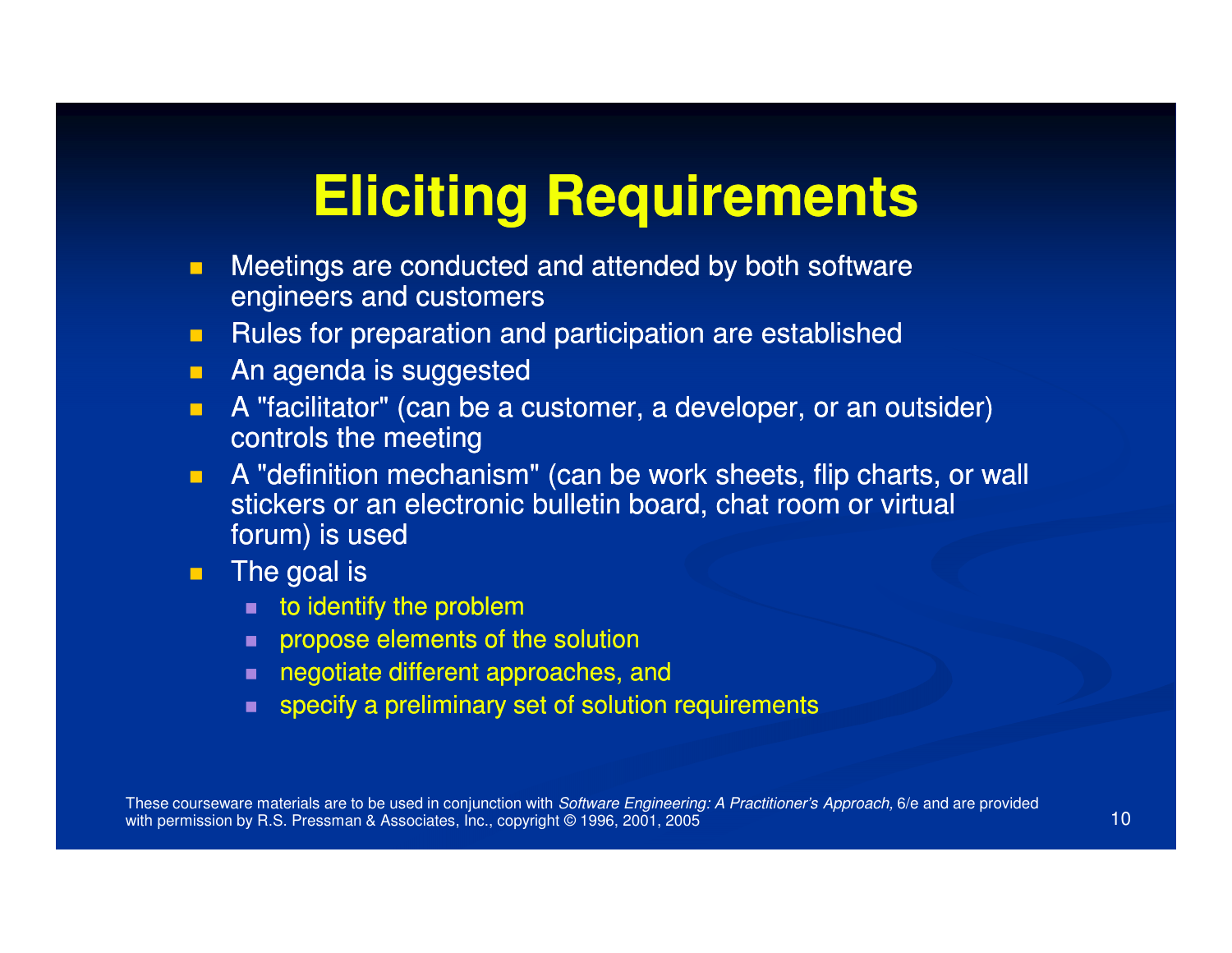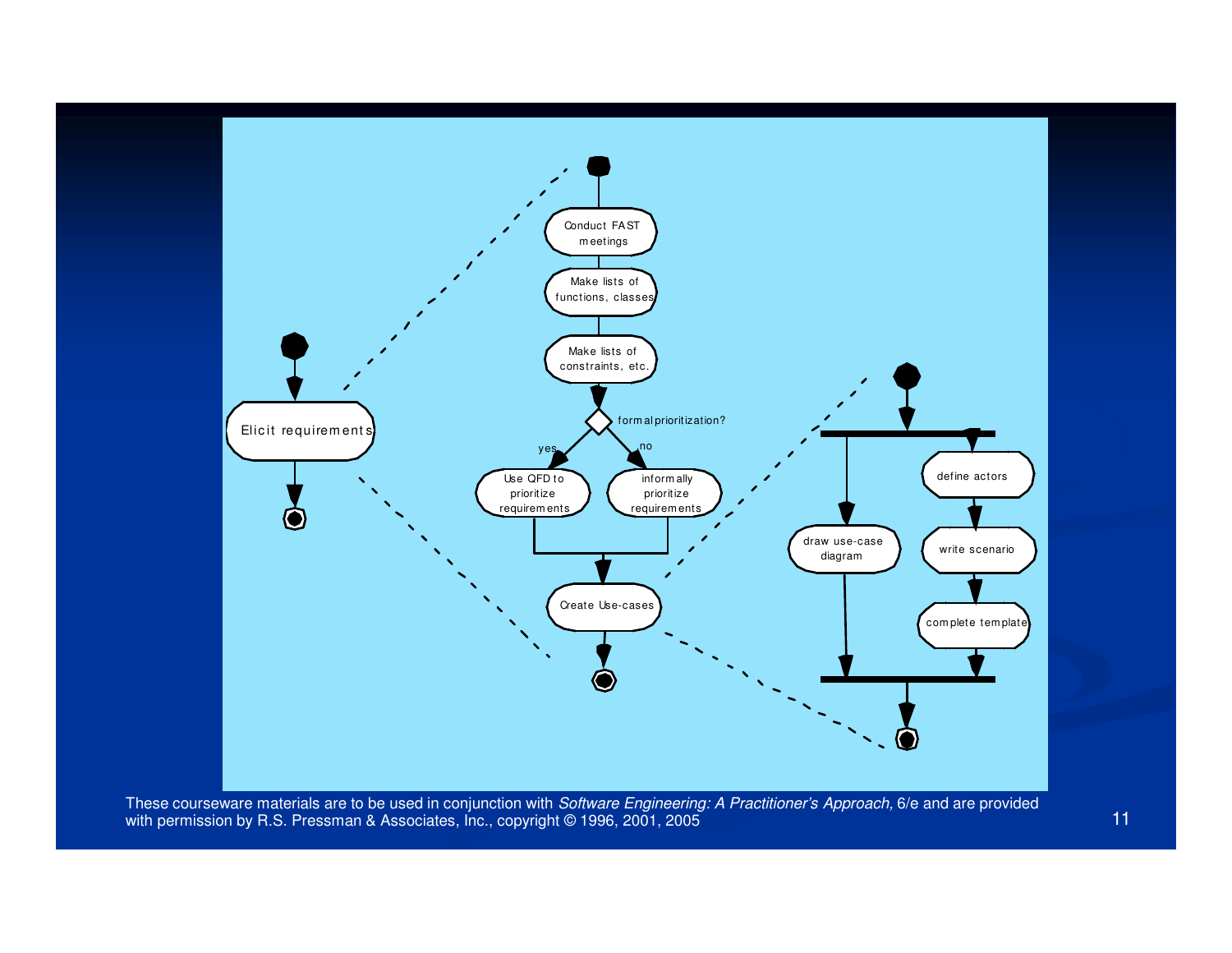#### **Quality Function Deployment**

- $\blacksquare$  A technique of translating customer needs into technical system requirements:
- $\blacksquare$  **Normal requirements:** reflect stated customer goals and objectives
- $\blacksquare$  **Expected requirements:** implicit to the product or system; their absence will cause significant customer dissatisfaction
- **Exciting requirements:** featured going beyond customer expectations, causing customer euphoria (;-)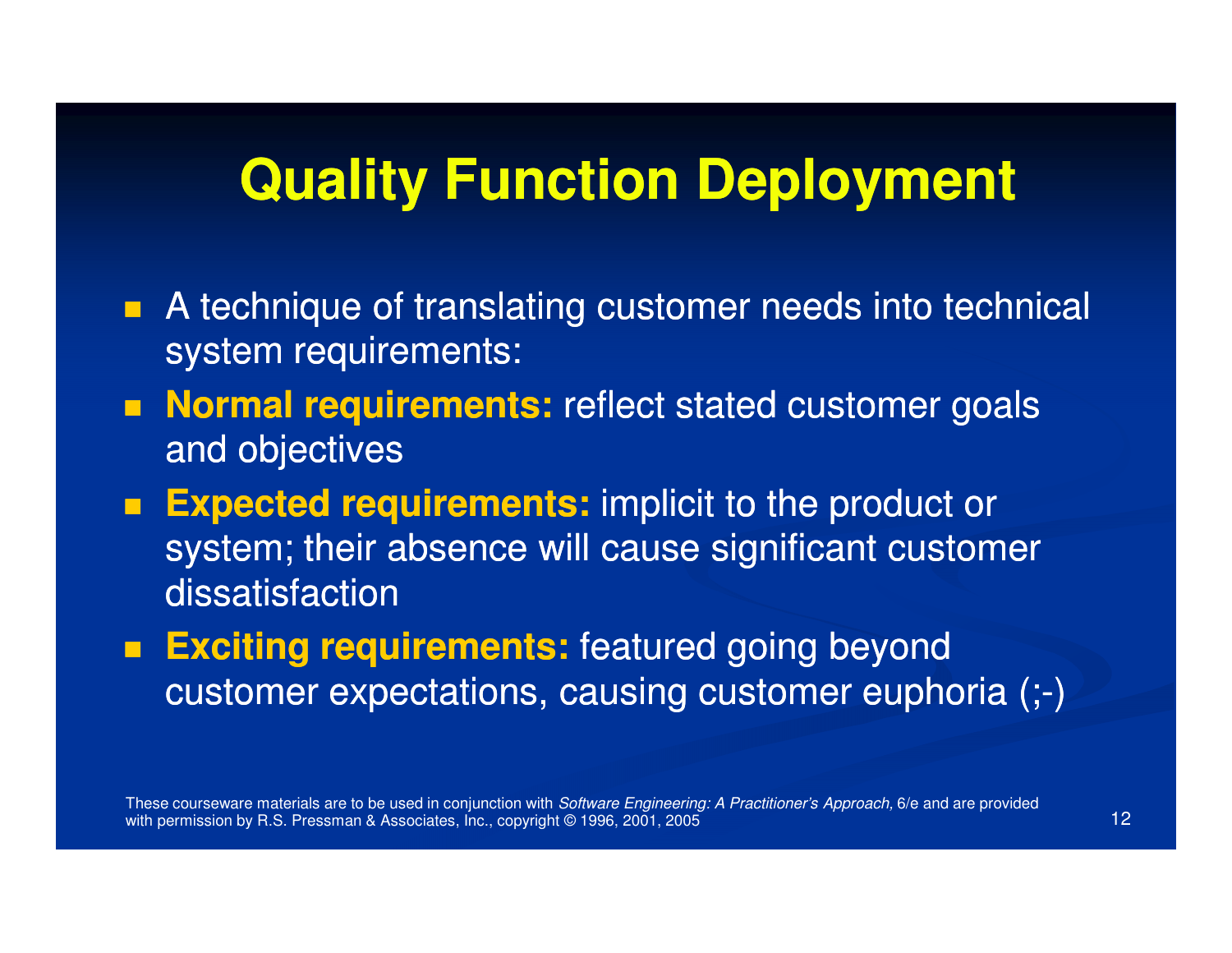#### **Quality Function Deployment**

- $\blacksquare$  Function deployment determines the "value" (as perceived by the customer) of each function required of the system
- $\blacksquare$ Information deployment identifies data objects and events
- **Task deployment examines the behavior of the system**
- $\blacksquare$  Value analysis determines the relative priority of requirements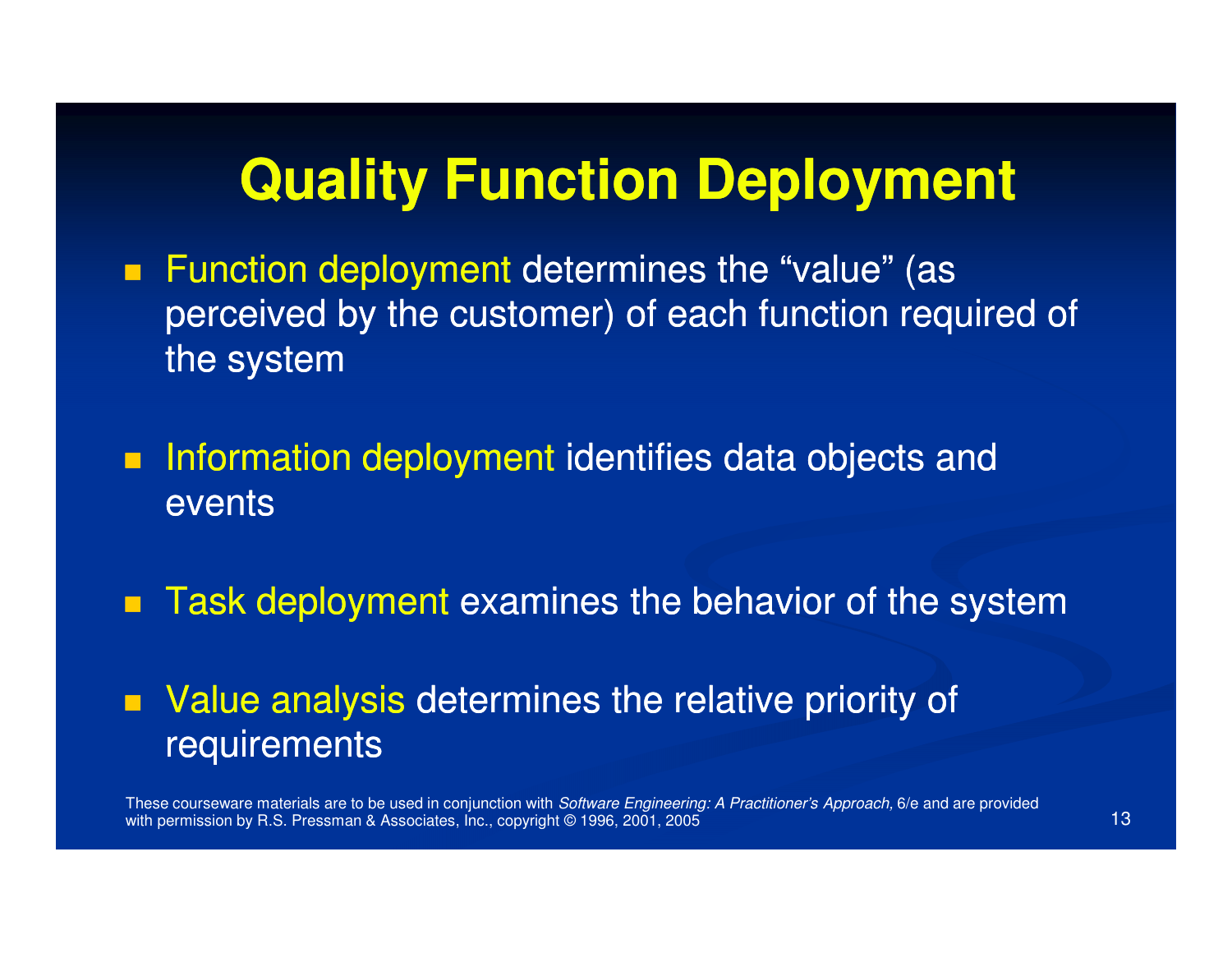#### **Elicitation Work Products**

- $\blacksquare$ A statement of need and feasibility.
- **D** A bounded statement of scope for the system or product.
- $\blacksquare$  A list of customers, users, and other stakeholders who participated in requirements elicitation
- A description of the system's technical environment.
- A list of requirements (preferably organized by function)  $\blacksquare$ and the domain constraints that apply to each.
- $\blacksquare$  A set of usage scenarios that provide insight into the use of the system or product under different operating conditions.
- **Any prototypes developed to better define requirements.**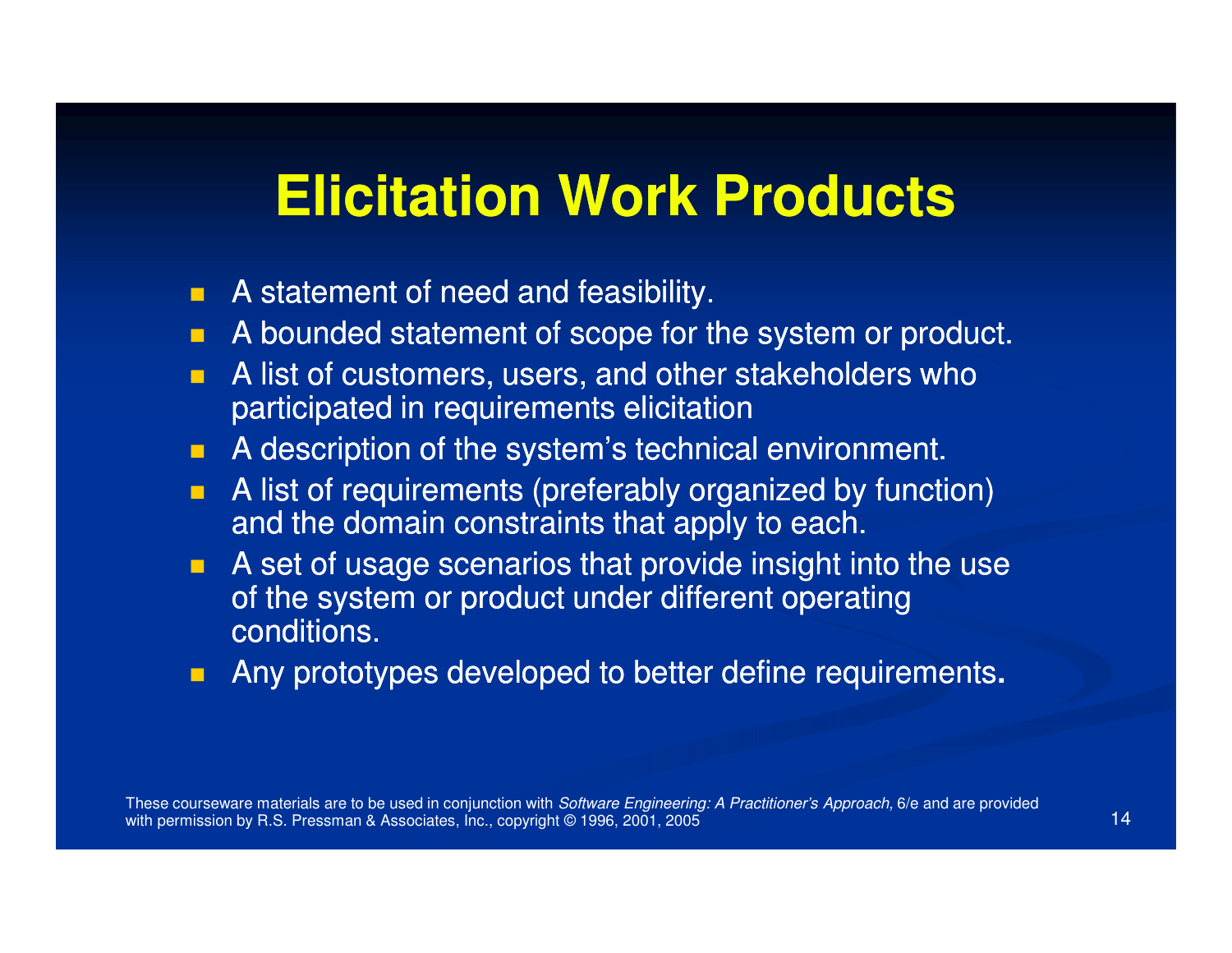#### **Use-Cases**

- $\Box$ A collection of user scenarios that describe the thread of usage of a system
- $\blacksquare$ **Each scenario is described from the point-of-view of an "actor"—a person or an** device that interacts with the software in some way device that interacts with the software in some way
- $\blacksquare$  Each scenario answers the following questions:
	- n. Who is the primary actor, the secondary actor (s)?
	- п What are the actor's goals?
	- What preconditions should exist before the story begins?п.
	- What main tasks or functions are performed by the actor?п.
	- What extensions might be considered as the story is described?п.
	- . What variations in the actor's interaction are possible?
	- What system information will the actor acquire, produce, or change? $\blacksquare$
	- Will the actor have to inform the system about changes in the external environment?п.
	- $\blacksquare$ What information does the actor desire from the system?
	- Does the actor wish to be informed about unexpected changes? п.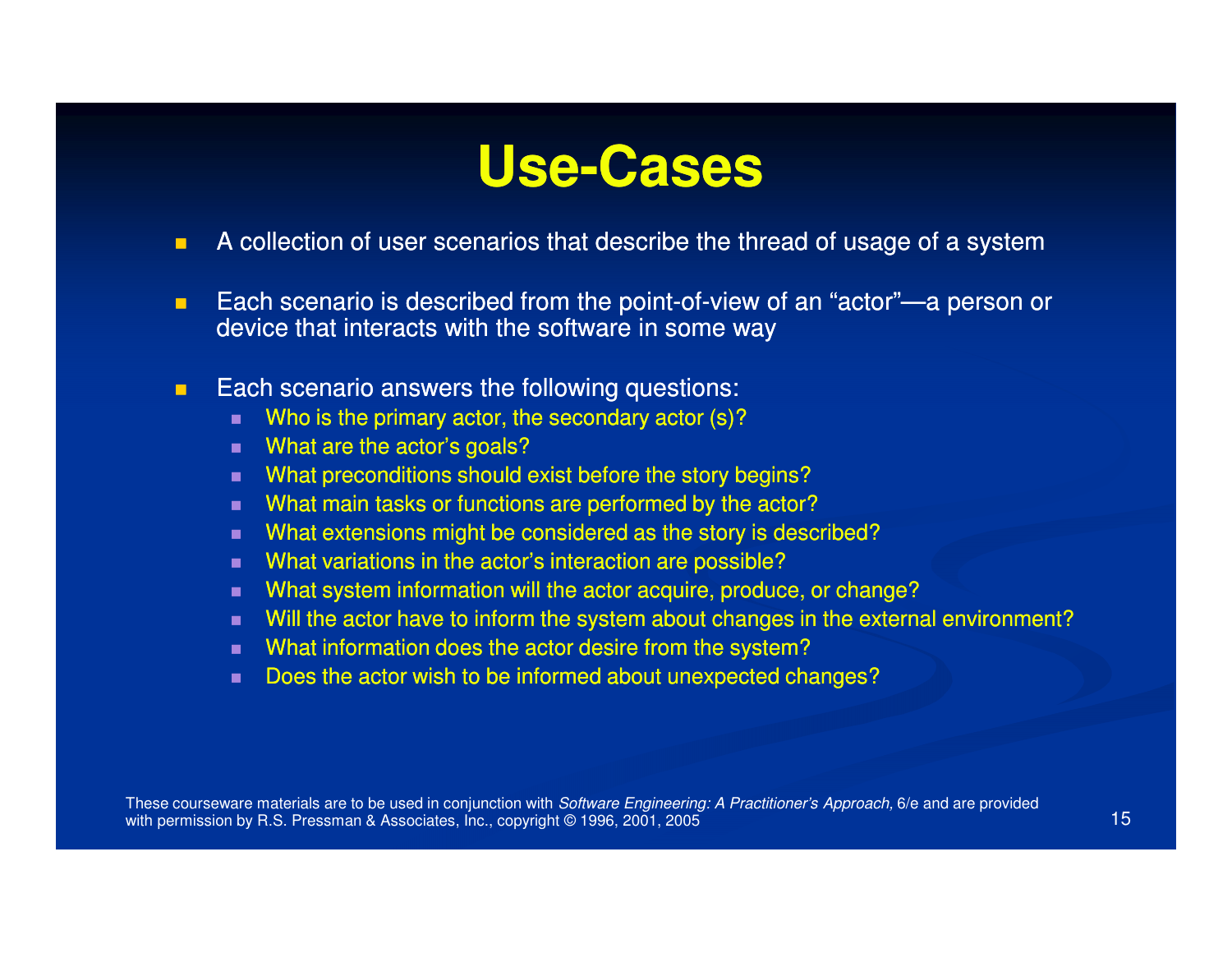# **Use-Case Diagram Case**

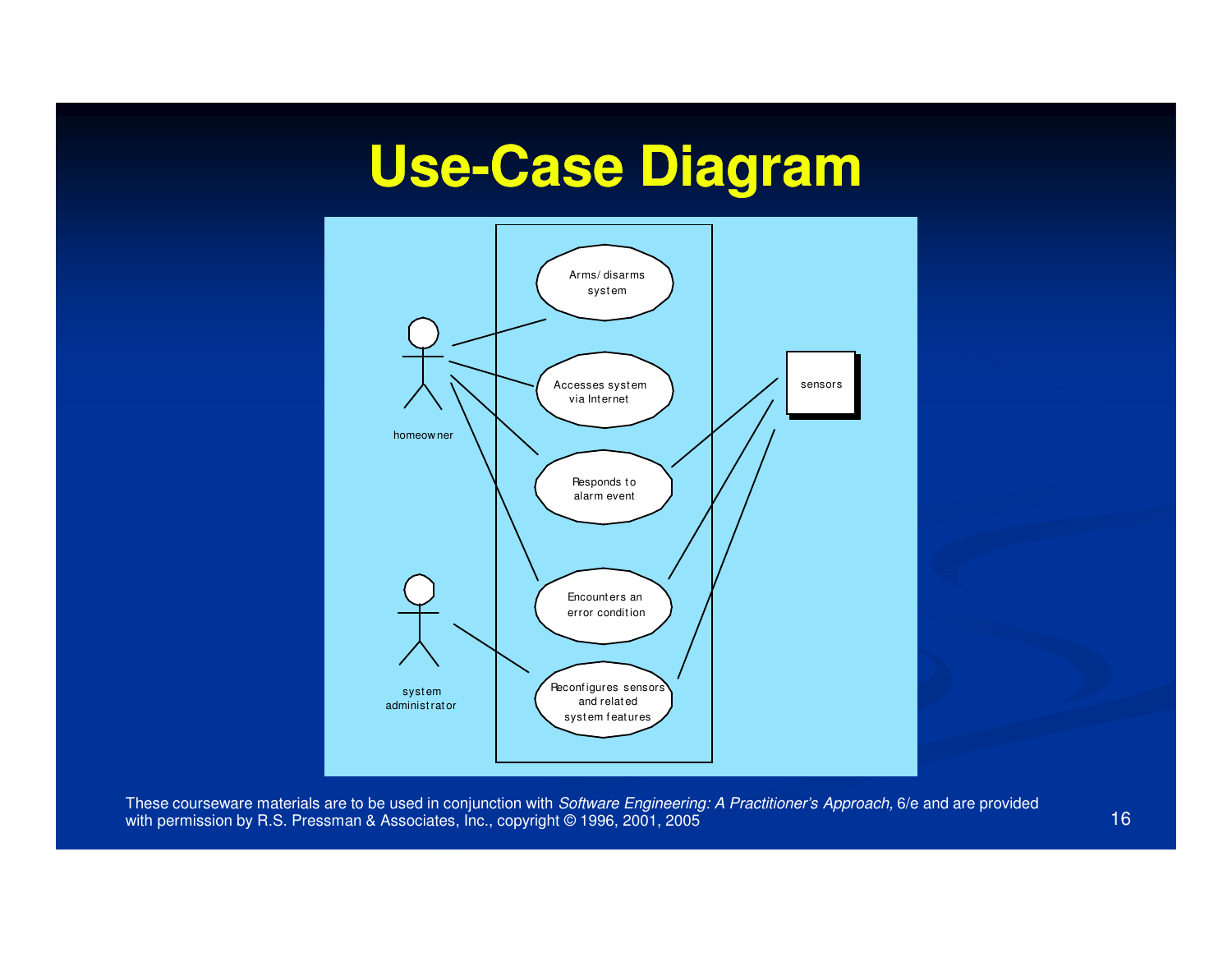#### **Building the Analysis Model**

- **nd Intent: to provide a description of the required** informational, functional and behavioral domains of the computer-based system
- $\blacksquare$  The model changes dynamically as the system engineers learn more about the system

 $\blacksquare$  Is a series of time-ordered snapshots of requirements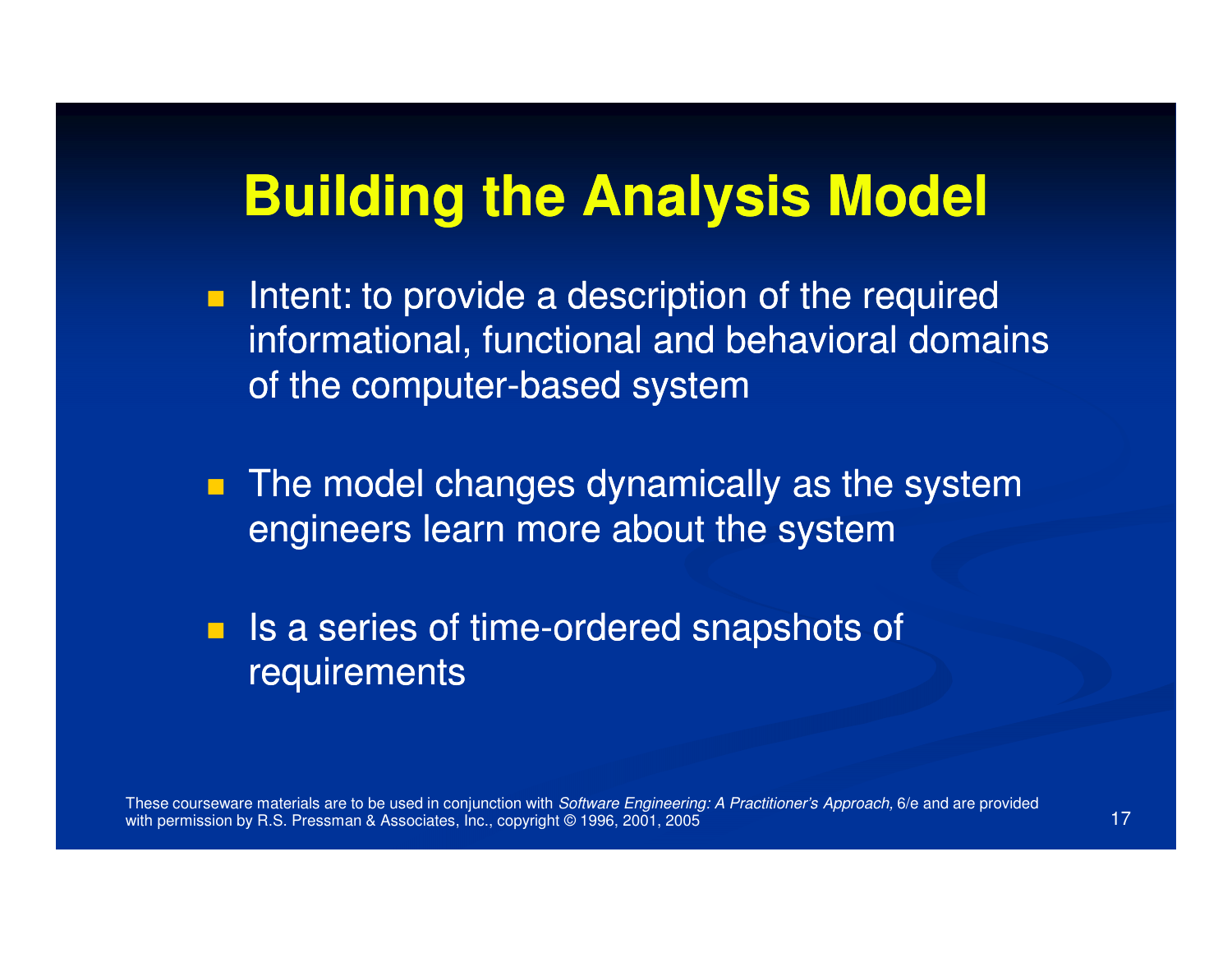### **Building the Analysis Model**

#### **Elements of the analysis model**

- $\blacksquare$  Scenario-based elements
	- Functional—processing narratives for software functions
	- Use-case—descriptions of the interaction between an "actor" and the system
- $\blacksquare$  Class-based elements
	- **Implied by scenarios**
- $\blacksquare$  Behavioral elements
	- State diagram
- $\blacksquare$  Flow-oriented elements
	- Data flow diagram

These courseware materials are to be used in conjunction with *Software Engineering: A Practitioner's Approach,* 6/e and are provided with permission by R.S. Pressman & Associates, Inc., copyright © 1996, 2001, 2005 $5$  (18)  $\frac{1}{2}$  (18)  $\frac{1}{2}$  (18)  $\frac{1}{2}$  (18)  $\frac{1}{2}$  (18)  $\frac{1}{2}$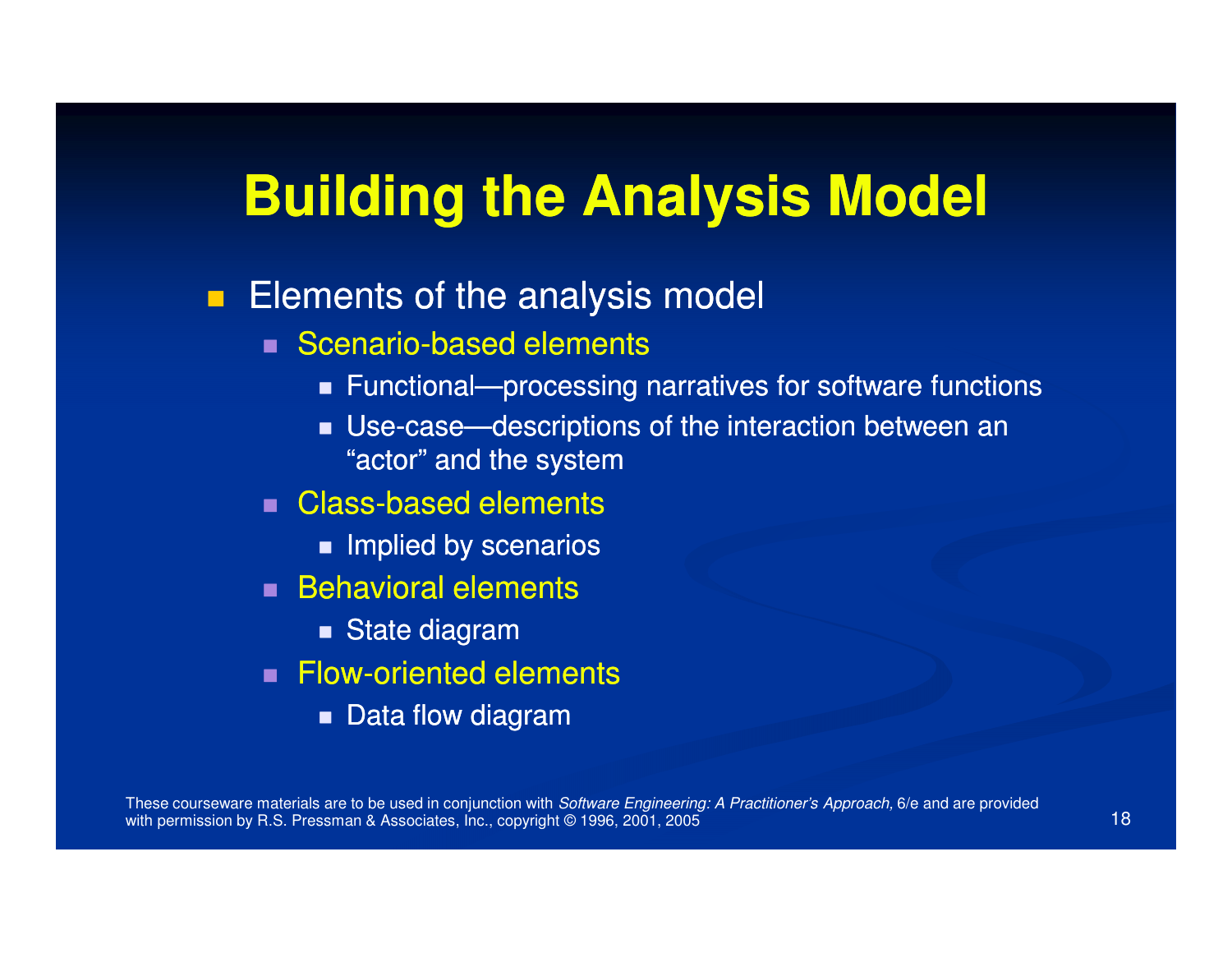### **Class Diagram**

**From the SafeHome system …**

| Sensor                                                     |
|------------------------------------------------------------|
| name/id<br>type<br>location<br>area<br>characteristics     |
| identify()<br>enable()<br>disable()<br>reconfigur <b>e</b> |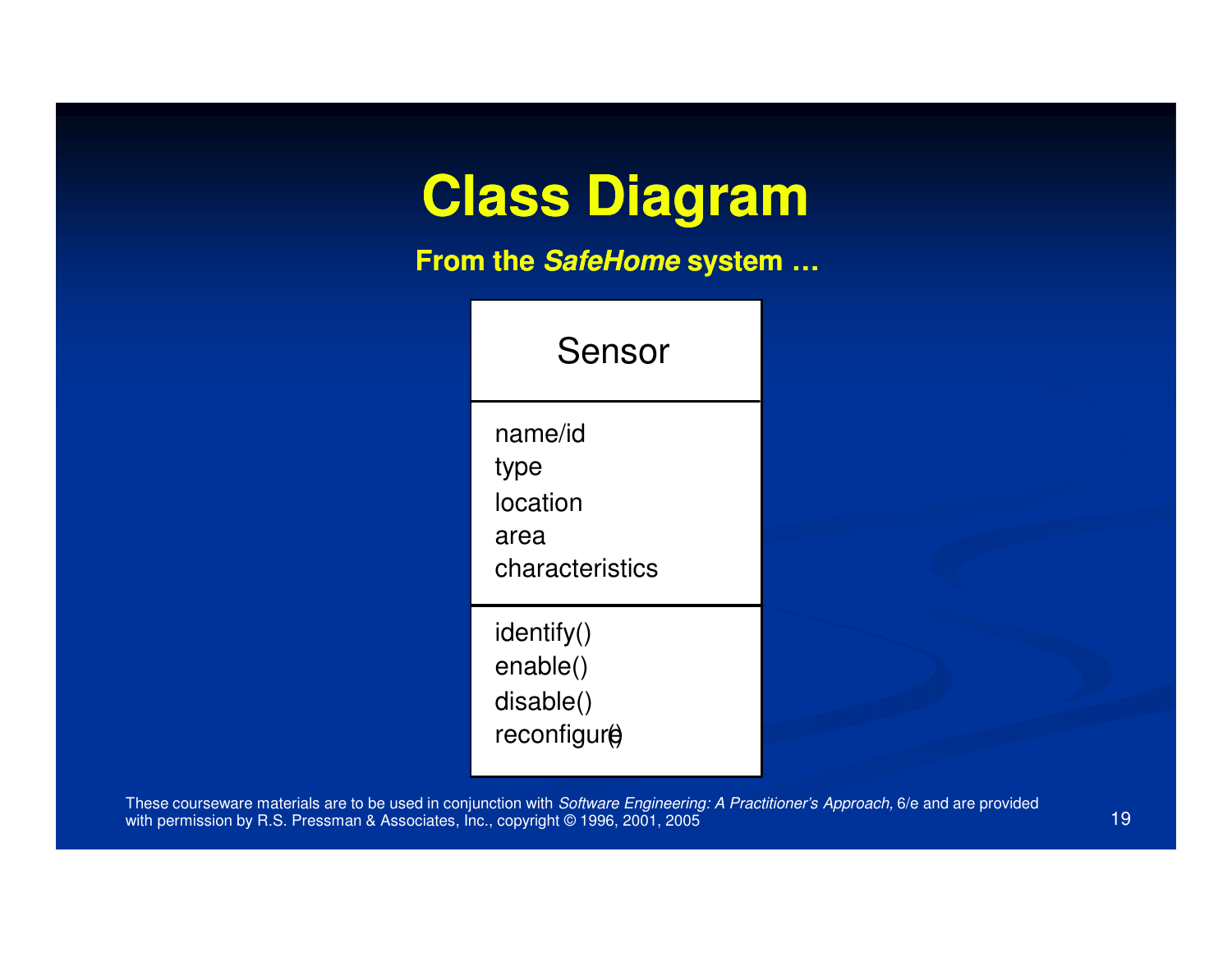#### **State Diagram**



Figure 7.6 Preliminary UML state diagram for a photocopier<br>These courseware materials are to be used in conjunction with *Software Engineering: A Practitioner's Approach,* 6/e and are provided with permission by R.S. Pressman & Associates, Inc., copyright © 1996, 2001, 2005  $5$  20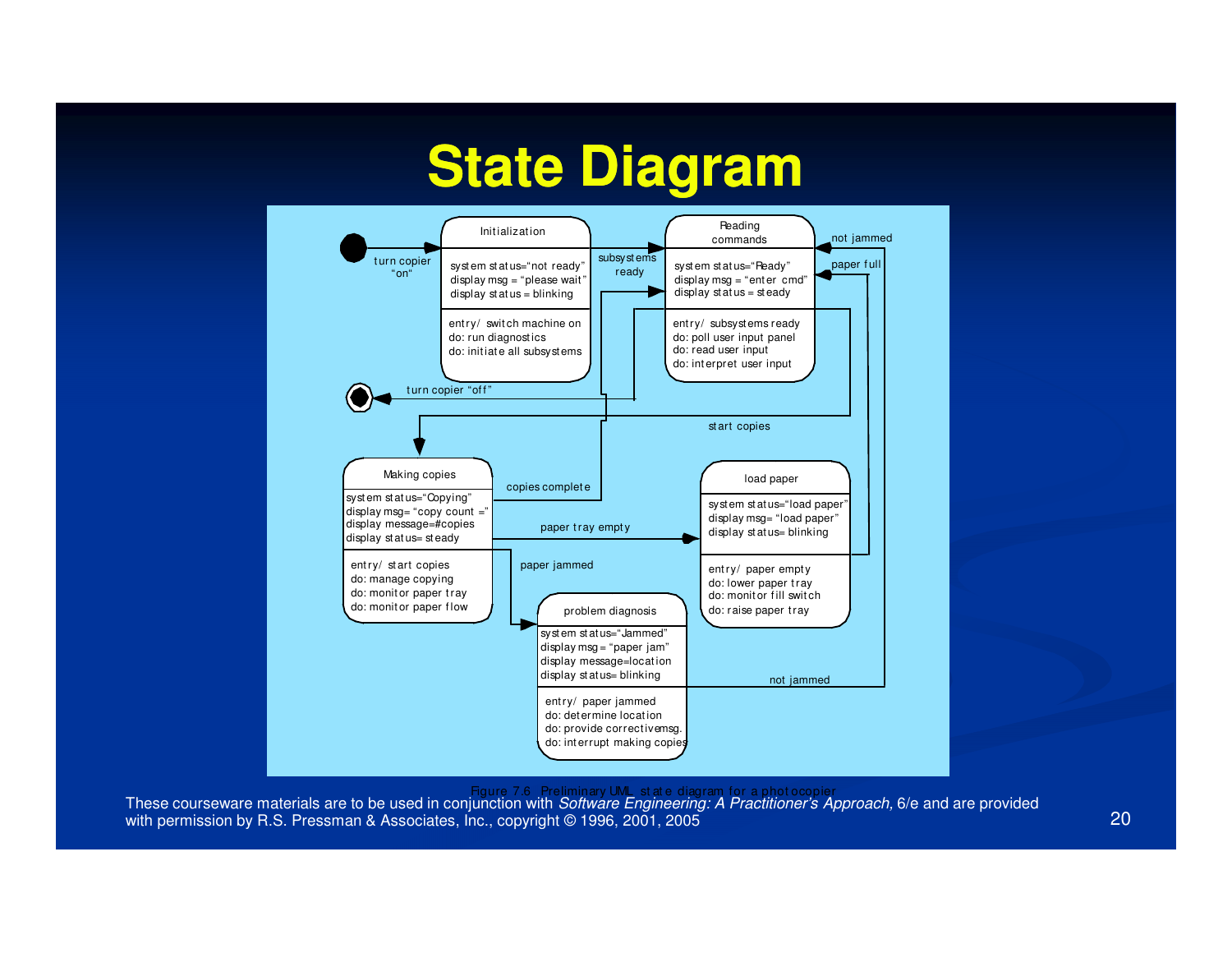### **Analysis Patterns**

**Pattern name: A descriptor that captures the essence of the pattern.** 

**Intent: Describes what the pattern accomplishes or represents** 

**Motivation: A scenario that illustrates how the pattern can be used to address the problem.**

**Forces and context: A description of external issues (forces) that can affect how the pattern is used and also the external issues that will be resolved when the pattern is applied.** 

**Solution: A description of how the pattern is applied to solve the problem with an emphasis on structural and behavioral issues.**

**Consequences: Addresses what happens when the pattern is applied and what trade ed tradeoffs exist during its application.**

**Design: Discusses how the analysis pattern can be achieved through the use of known design patterns.**

**Known uses: Examples of uses within actual systems.**

**Related patterns: On e or more analysis patterns that are related to the named pattern because (1) it is commonly used with the named pattern; (2) it is structurally similar to the named pattern; (3) it is a variation of the named pattern.**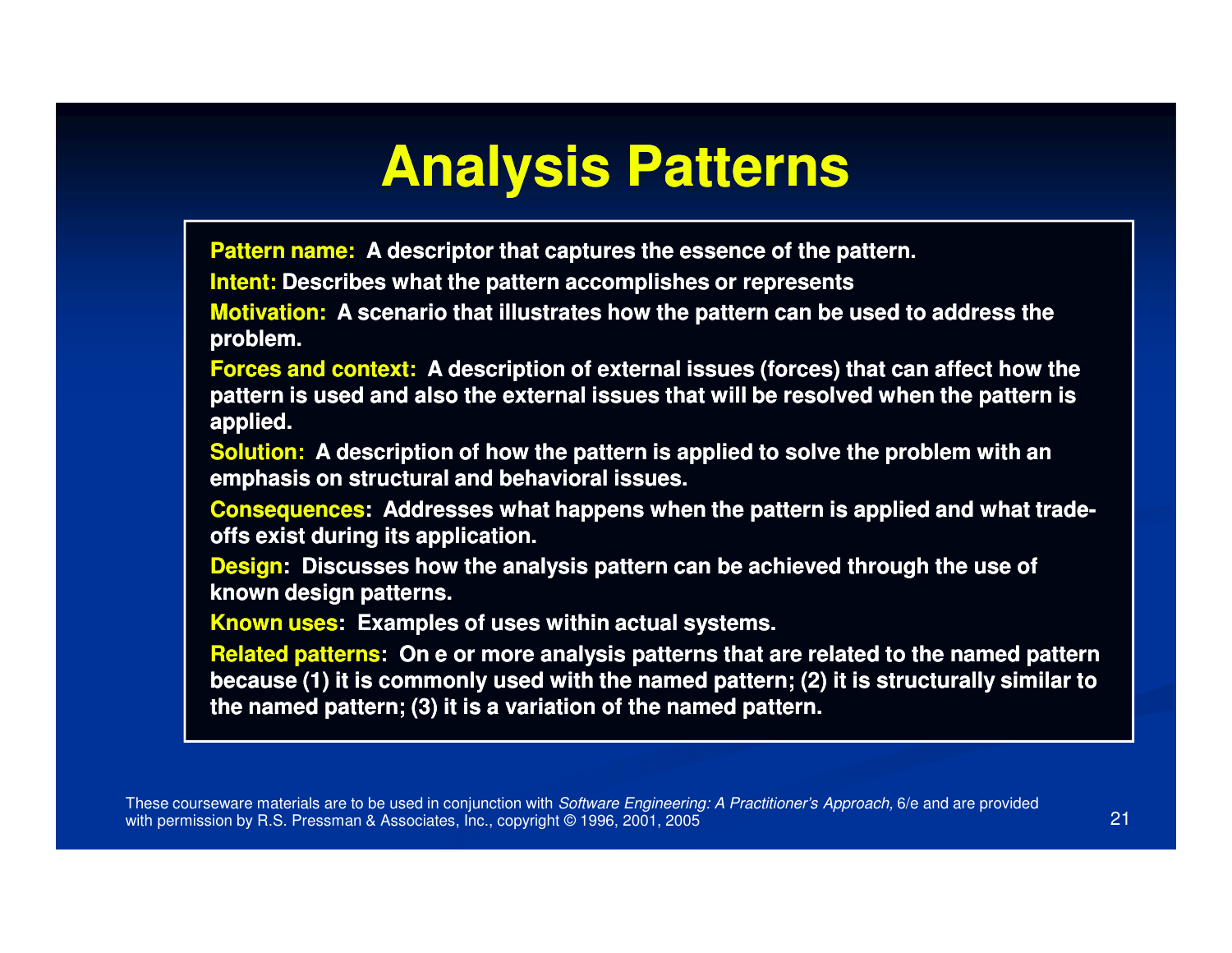#### **Negotiating Requirements**

#### $\blacksquare$ Identify the key stakeholders

- These are the people who will be involved in the negotiation
- $\blacksquare$  Determine each of the stakeholders "win conditions" ■ Win conditions are not always obvious

#### $\blacksquare$ **Negotiate**

Work toward a set of requirements that lead to "win-win"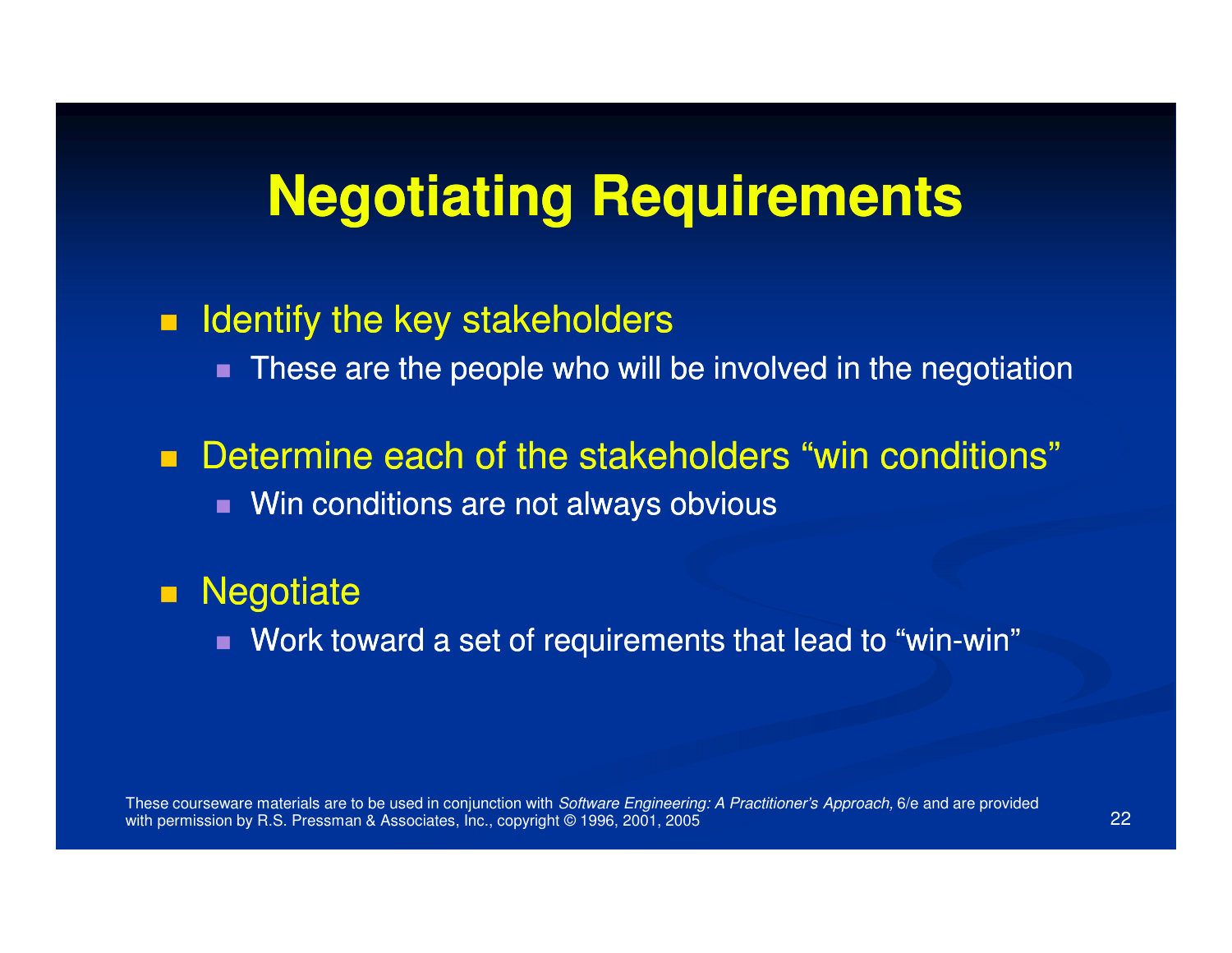#### **Validating RequirementsChecking for Consistency, Omissions, Ambiguity**

- П Is each requirement consistent with the overall objective for the system/product?
- $\blacksquare$  Have all requirements been specified at the proper level of  $\blacksquare$ abstraction? That is, do some requirements provide a level of technical detail that is inappropriate at this stage?
- Is the requirement really necessary or does it represent an add-on  $\blacksquare$ feature that may not be essential to the objective of the system?
- $\blacksquare$ Is each requirement bounded and unambiguous?
- Does each requirement have attribution? That is, is a source  $\blacksquare$ (generally, a specific individual) noted for each requirement?
- $\Box$ Do any requirements conflict with other requirements?